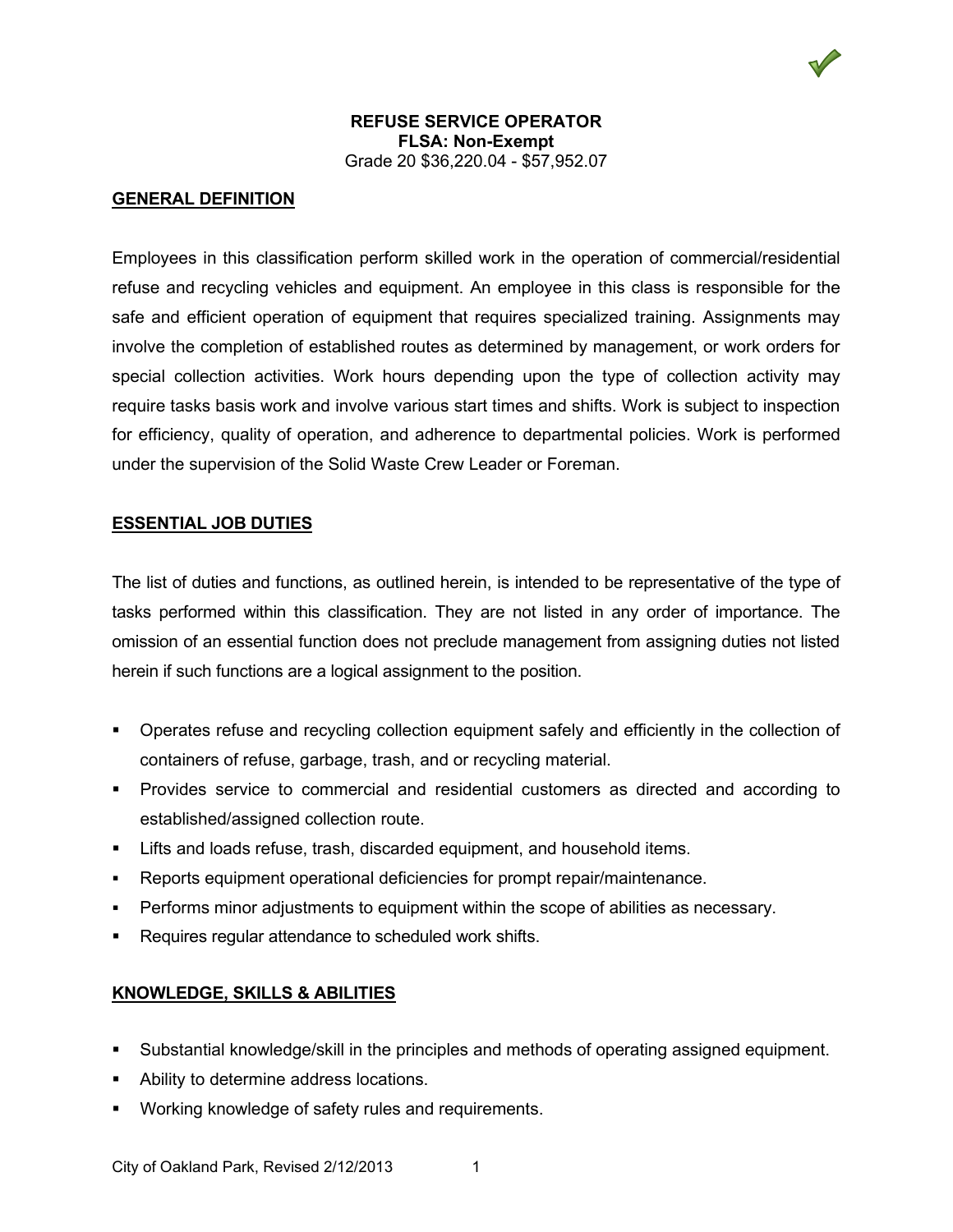## **REFUSE SERVICE OPERATOR FLSA: Non-Exempt** Grade 20 \$36,220.04 - \$57,952.07

- Ability to make minor repairs and adjustments to equipment and to check operating defects.
- Ability to understand and follow oral and written instructions.
- Communicates with co-workers, management, citizens, and others in a courteous and professional manner.
- Conforms with and abides by all departmental and City regulations, policies, work procedures, and instructions.

# **MINIMUM ACCEPTABLE EDUCATION, TRAINING & EXPERIENCE**

High school diploma or GED equivalent with demonstrated safe driving record. Must hold a State of Florida Class B Driver's License with Air Brake Endorsement.

## **PREFERRED**

Six (6) months experience in the operation of residential / commercial refuse collection equipment.

# **PHYSICAL REQUIREMENTS**

The City of Oakland Park is an Equal Opportunity Employer. In compliance with the Americans with Disabilities Act (42 U.S. C. 12101 et. seq.), the City of Oakland Park will provide reasonable accommodations to qualified individuals with disabilities and encourages both prospective and current employees to discuss potential accommodations with the employer. The physical demands described here are representative of those that must be met by an employee to successfully perform the essential functions of this job.

- The employee is frequently required to climb, balance, stoop, kneel, crouch, or crawl.
- Must be able to operate objects, tools or controls and reach with arms and hands.
- Must be able to remain outdoors for extended periods in high heat and humidity conditions.
- Traverse rough terrain, walk up or down stairwells, ladders, slopes or steps.
- The employee must frequently lift and/or move up to 75 pounds.